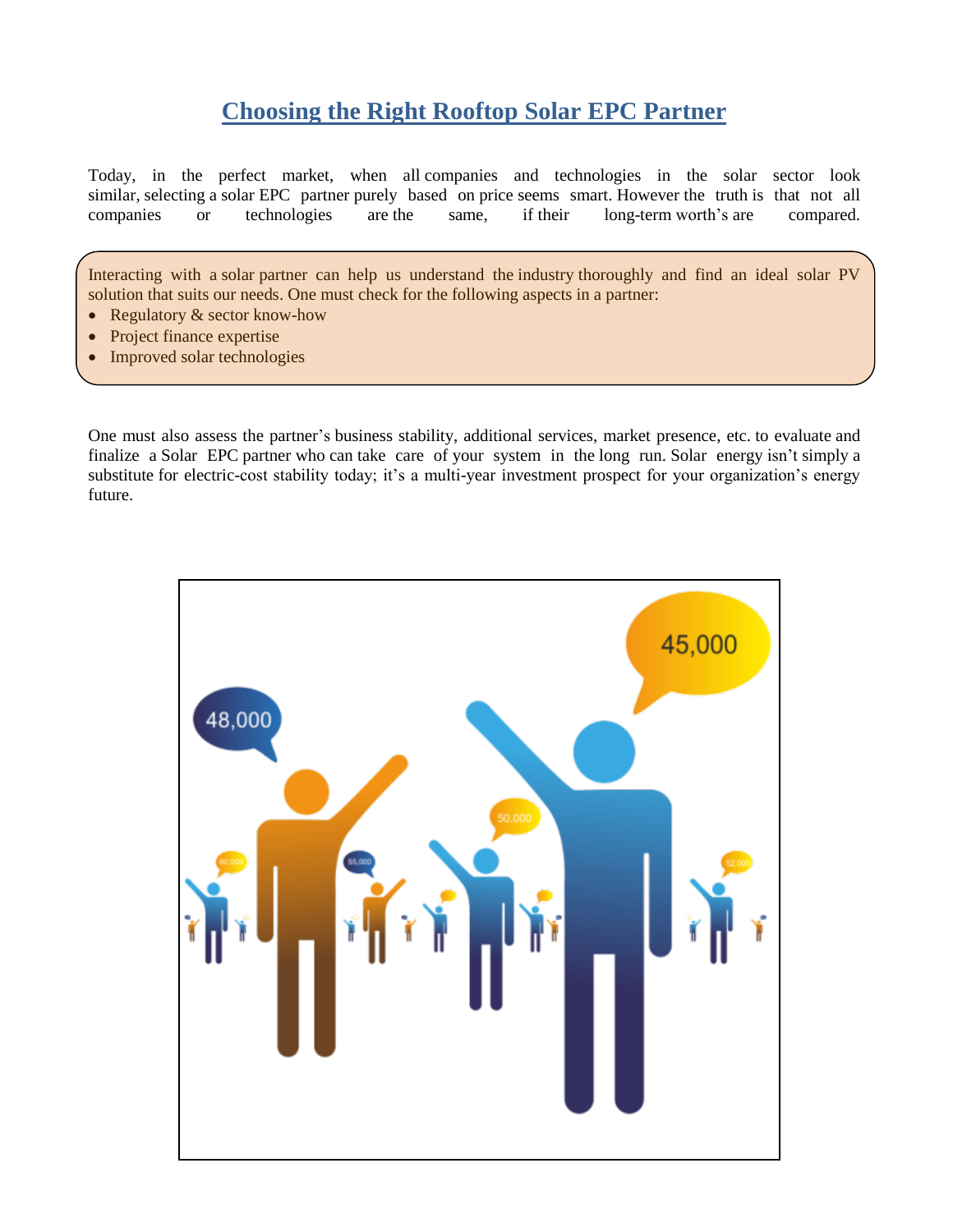## **Vital Solar Partner Traits**

**Well-Informed on Regulatory and Industry front: -** Having a solar partner with profound competence of relevant policies in the solar industry is necessary.

A solar partner should be conversant about:

- Constantly-changing national, state, municipal (location-specific) and utility policies, incentives, and rebates
- Licenses and authorizations needed for a solar installation in a given state or municipality
- Permitting rules and environmental laws
- Utility interconnection prerequisites and rate structures

**Expert Project funding: -** With the various financing options available for Solar today, it's important that our Solar EPC partner understands all of them and utilizes according to our requirement.

One can know more about the financing expertise of Solar EPC Partners by asking them more about:

- The total size of projects (in Megawatts/ Gig watts) they have financed.
- Their experience in setting up deals, leases, PPAs, loans, etc.
- Network of the Solar EPC partner

**Superior Technology: -** Solar PV plant components vary in quality and design based on the quality / sourcing of their raw materials and technology used in manufacturing them. Lower the quality of components, lower the power output of the system which, in turn, will impact the willingness of the financer to take risk. Simply put the superior the technology, the worthy will the solar PV plant be of investments.

One can understand the superiority of the technology by figuring out the following:

- How long has the technology been in use?
- What quality of raw materials has been used?
- What is the purity of doping used in the semiconductors?
- How much generation does the system guarantee?
- For how many years does the manufacturer give warranties?
- What is the degradation rate of the panel?
- How can I ensure that I am getting what I have paid for?
- How many man-hours does it take to install a system?

**Ensuring reliability and long-term partnership: -** You would want your Solar Partner to be reliable and last for a minimum of twenty five years to protect a solar investment. As a result, it is essential to review a company's monetary stability, market presence, its O&M capabilities, etc. too. Without the Solar manufacturer and installer, workmanship and product warranties are insignificant. The following questions will help one verify the company's financial strength:

- Age of the company in its business?
- Total size of projects in hand with the company?
- For how many more years, can the company sustain itself in the industry?
- Are they backed by any other strong company?
- Any Investments/ Mergers/ acquisitions anticipated in future?
- How profitable is the Solar Company?
- The company's history of solar projects?
- Performance guarantees provided?
- Product and workmanship warranties provided?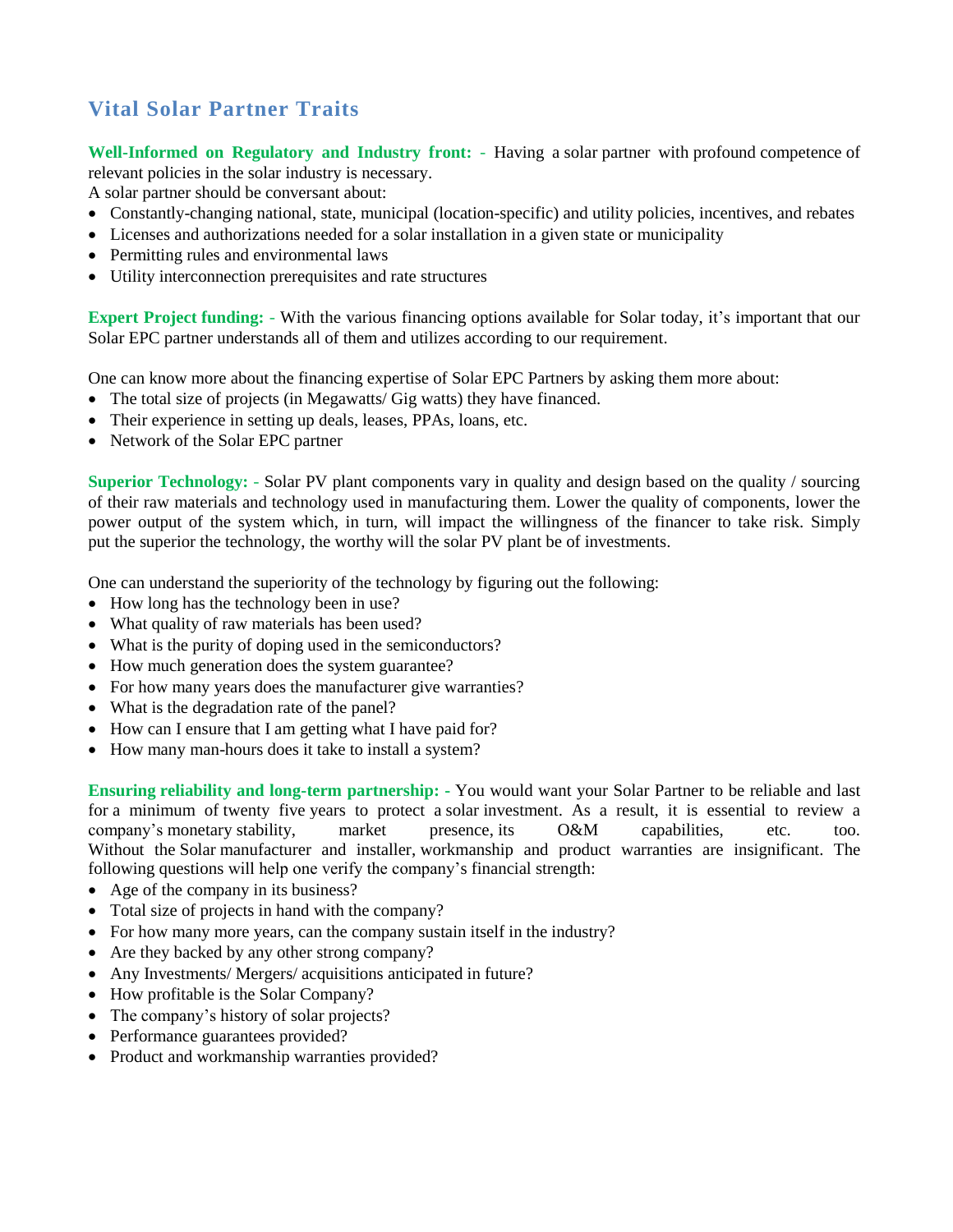

**Diversified Market Presence –** Because of perpetually dynamic government policies, a solar partner overly focused on one regional market is at threat. A residential market may be heating up at one region, while a commercial market is cooling down elsewhere. A global company with diversified business is in a stronger financial position to resist these changes. Key parts to be checked:

- International footprint and varied market presence
- Presence in multiple segments, such as
	- Residential,
	- Commercial,
	- Government,
	- Utility etc.

**Exceptional References: -** Finally, it's always good for the company to have strong references. One must find out what other customers say about the Solar EPC partner and its peers.

**A long-lasting Investment: -** With this data in hand, one should be able to choose the right Solar partner and maximize the worth of the solar PV system for decades to come.